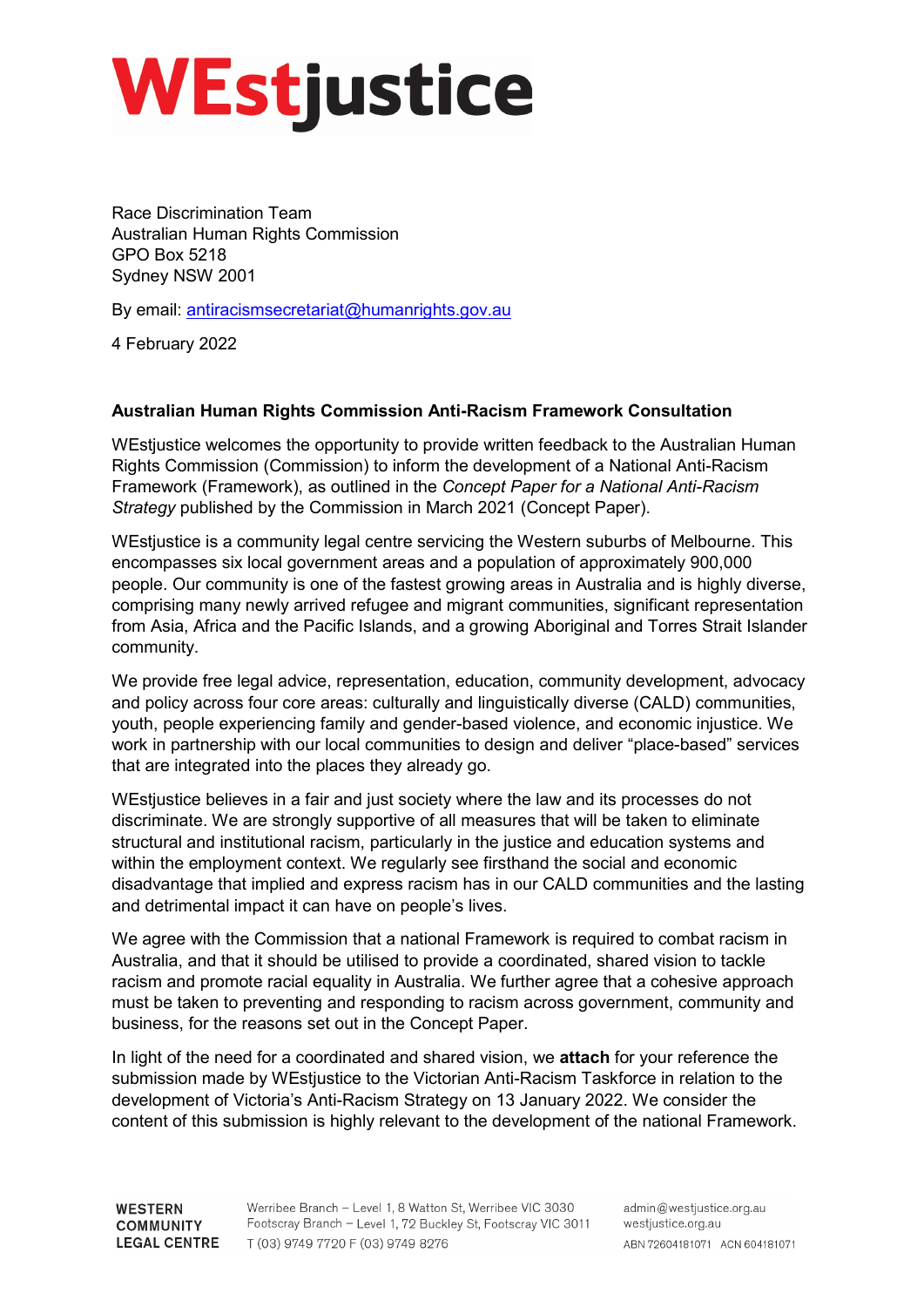In our submission, we outline key policy issues and strategies that should be considered, suggestions on how these can be addressed, and examples of best practice stories of how WE stiustice is working with clients to promote training, empowerment, social inclusion and anti-discrimination for multicultural communities.

We trust that the Commission will work closely with the Victorian Taskforce to ensure alignment and coordination in the respective Strategy and Frameworks.

In addition, we outline below our feedback on the Framework as set out in Concept Paper, utilising some of the questions from the online submission form.

If the Commission would like more information about any WEstjustice projects or programs described below, or information about how we work closely with our community to co-design and deliver place-based free legal services, we would be more than happy to meet to discuss.

Please contact me by email at [jennifer@westjustice.org.au.](mailto:jennifer@westjustice.org.au)

Yours sincerely

Jennifer Jones Legal Director Employment and Equality Law Program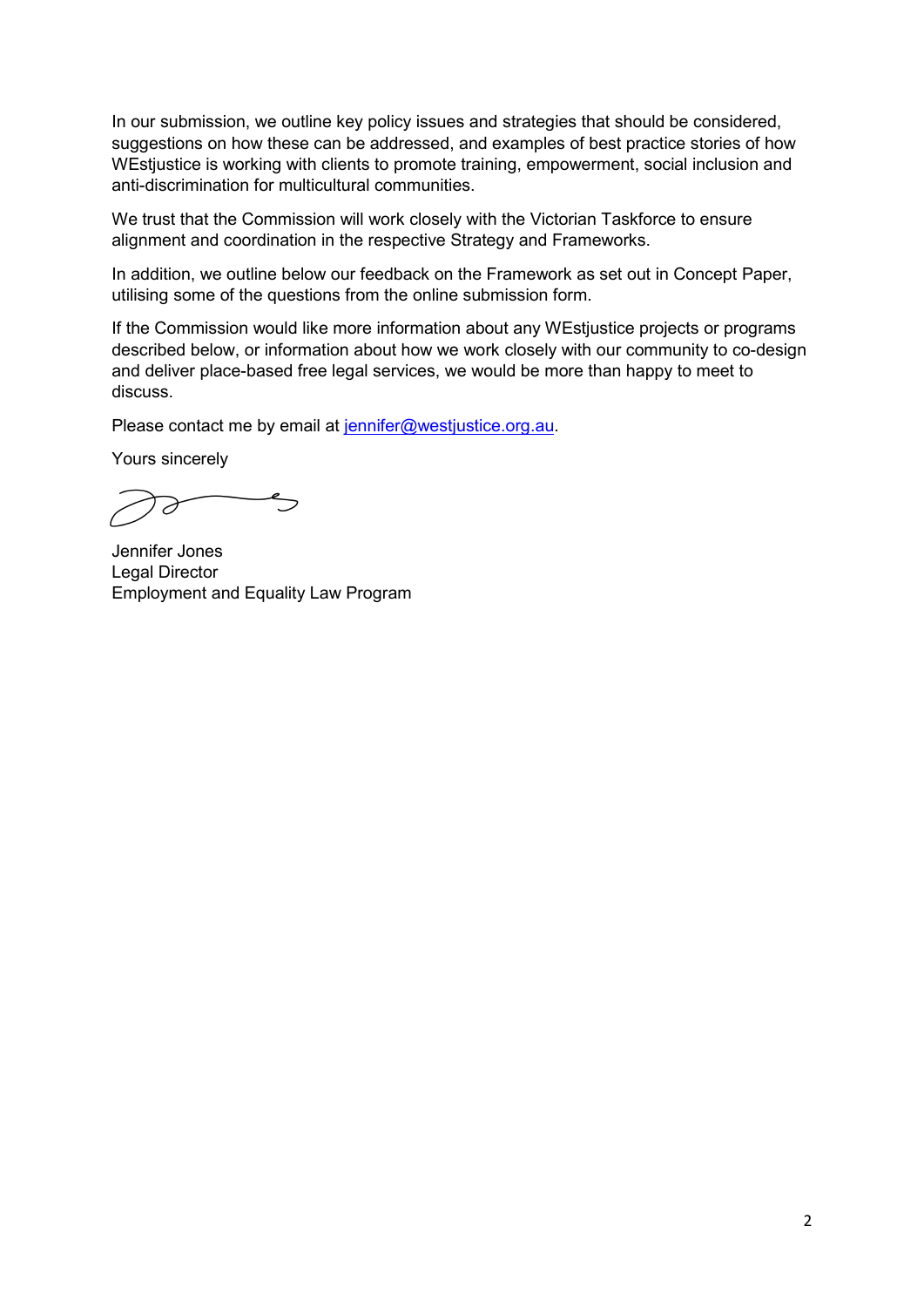# **FEEDBACK ON FRAMEWORK**

# *Which issues/areas can the Framework best provide guidance on?*

We consider the Framework should provide guidance on each of the areas listed in the online form data collection, but could provide particular guidance on:

- Anti-Racism at all levels of government, particularly institutional and systemic racism
- Awareness-raising of what racism is and how to counter it. We strongly suggest that this awareness-raising should occur through promotion or development of a transparent audit and accountability framework which sets out the key drivers of racism to be identified and key life outcome indicators to be assessed, measured, publicly reported on, and remediated
- Racism in the workplace, including promoting and protecting fair, safe and secure work for Aboriginal and Torres Strait Islanders and those from multicultural communities
- Racial bias in technology and artificial intelligence, particularly in predictive and proactive policing, law enforcement and immigration

## *What principles should guide the Framework?*

### *Proposed Guiding Principles*

Below we provide our suggested amendments to the Guiding Principles as marked up text to those provided in the Concept Paper.

- 1. Acknowledge and recognise Australia's Indigenous peoples, celebrate their cultures and histories, and champion their rights. Acknowledge the harm of colonisation and impact on Australia's Indigenous peoples ability to exercise their rights.
- 2. Acknowledge and recognise Australia's British and migrant heritage, and the complex nature of the cultural diversity of modern Australia.
- 3. Reflect Australia's commitment to democracy, the rule of law and upholding human rights and fundamental freedoms, including those at international law.
- 4. Acknowledge the fundamental importance of the right to non-discrimination in Australia.
- 5. Protect and promote the right of equality before the law and equal opportunity to enjoy all areas of life.
- 6. Recognise intersectional experiences of racial discrimination.
- 7. Acknowledge and recognise that rRacism and racial discrimination cause significant harm to individuals, communities, and Australian society, and steps must be taken to proactively eliminate it from all areas of society and public life.
- 8. Recognise that rRacism takes many forms (e.g. individual, vilification / abuse, institutional or systemic), can occur by way of acts and omissions, and is experienced and impacts on people in different ways.

### *What outcomes and strategies are necessary for the Framework to create change?*

We acknowledge that this will be a difficult, ongoing and large piece of work but it is essential that is effective is real and lasting change is to be achieved in attitudes, institutions and public places.

It will be vital that the Framework and associated strategies foster national buy in, from both the victims and perpetrators of racism. This first requires the creation of safe spaces for the victims to share their stories and proposed solutions, in recognition of both the trauma that sharing experiences can cause, and the hesitancy many victims of racism may have in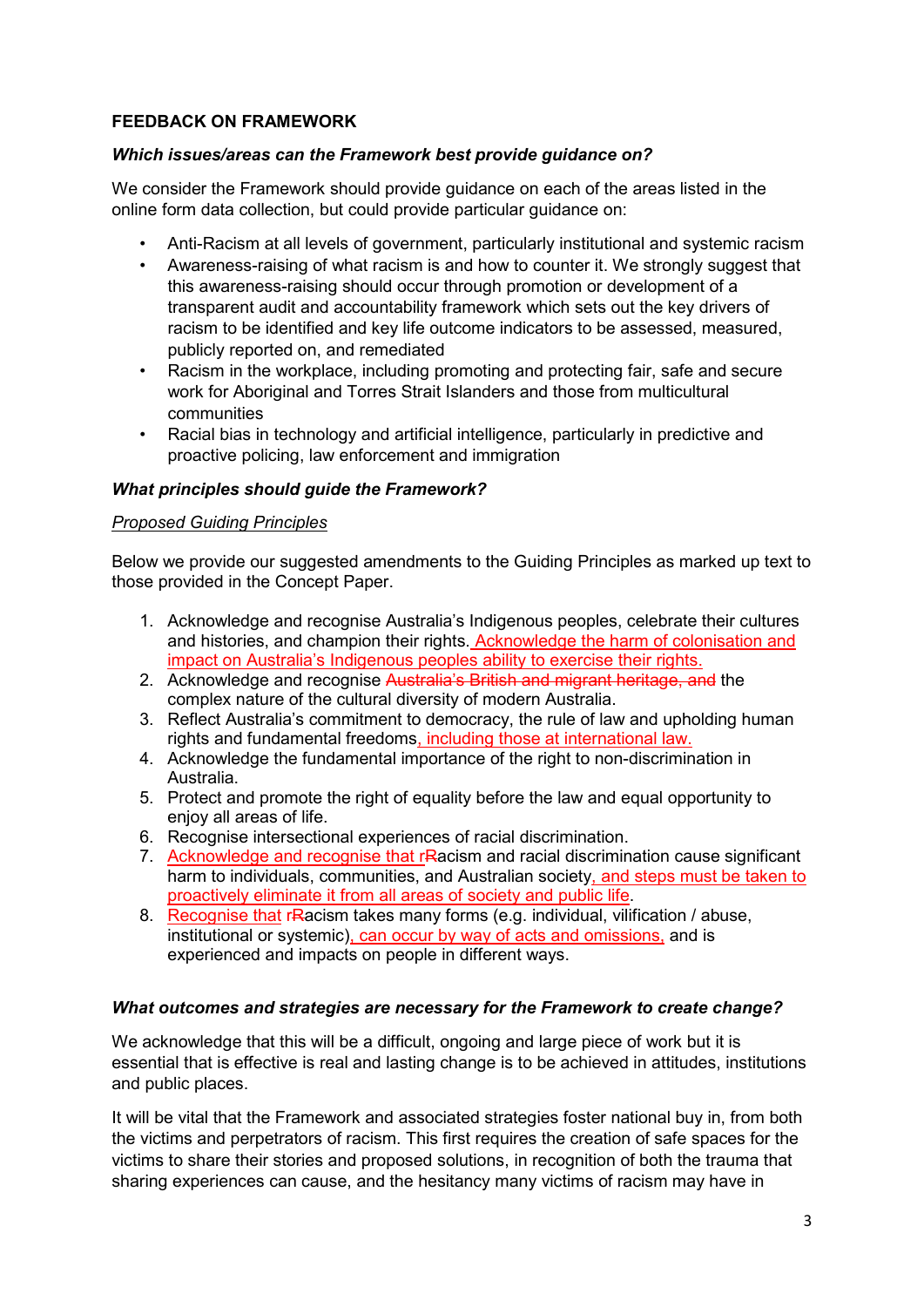coming forward for fear of retribution of further disadvantage for coming forward. It also requires real acknowledgement of the many contributors to racism and how the justice system, education system, workplace settings and other institutions are actively or passively allowing racism to occur. All of these institutions then need to genuinely commit to bettering their practices and to eliminating racism, with key benchmarks for longer term change.

It is also essential to include a range of voices, including but not limited to the victims of racism, CALD and religious communities and the community organisations that work with them (such as WEstjustice); all levels of government; the justice, education and employment sectors; public institutions (such as sporting institutions like the AFL); and the media and communications industry.

The Framework should also include short, medium and longer term goals, to ensure the impacts of racism and racist structures are being addressed and rectified in the interim.

Below we provide our suggested outcomes, actions and strategies as amendments to those provided in the Concept Paper. Our suggestions are drawn from the submission made to the Victorian Anti-Racism Taskforce.

# *National Outcome 1 – The nature, prevalence, and incidence of racism in Australia is understood*

# *Key actions and strategies:*

- *A national data framework can identify the extent of racism, cyber-racism, and racial discrimination in Australia, who suffers it, and the nature of it*
- *A national data framework can identify intersectional discrimination*
- *Disaggregation of national data provides evidence for priority setting*
- *The national data framework ties current data collection, analysis and reporting to agreed nationally consistent benchmarks*
- *Research identifies key drivers for racism in Australia, as well as best practice responses to it*
- *The prevalence and nature of racist extremism in Australia is understood*
- *Racial equality audits identify disproportionate impacts of decision making by government and public officials, as well as potential systemic or institutional discrimination*
- *A comprehensive audit tool is developed for the purpose of racial equality audits, to enable government and business to scan and assess their organisations and develop action plans to address and eliminate systemic and institutional racism and race discrimination*
- *Artificial intelligence decision making frameworks are regularly reviewed for racial bias, particularly those utilised by the police and youth justice*
- *Regular reporting identifies changes over time in the experiences of racism and racial discrimination.*

#### *National Outcome 2 – Australia has an effective legal framework to protect people from racial discrimination and racial hatred Key actions and strategies:*

• *The lLegal framework protects against racial discrimination and racial hatred*

- *The effectiveness of the legal framework is reviewed regularly, including to ensure that protections and remedies for victims of racism are timely, accessible and affordable*
- *Appropriate access to justice measures or reforms are implemented to address the current costs of dispute resolution and litigation for individuals to challenge racist or discriminatory conduct in the Federal jurisdiction.*
- *The legal framework places an onus on duty holders such as business, government, education providers and employers to proactively identify and address racism and*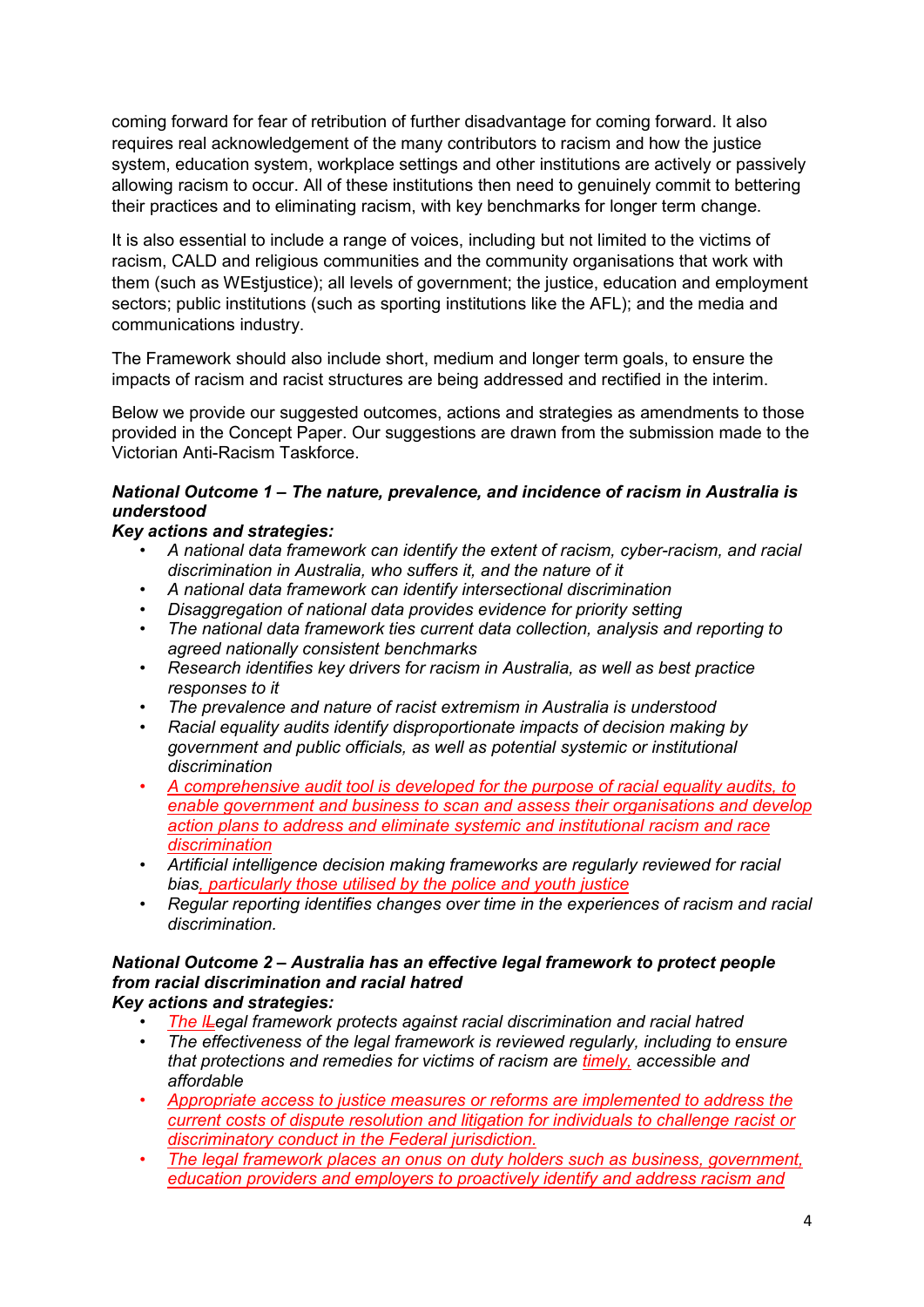*racial discrimination. This duty is articulated through clear guidelines which include a requirement for ongoing reporting and nomination of internal position(s) with responsibility for implementation.*

• *The legal framework has the capacity to address systemic and institutional Discrimination, including the ability for external regulators to investigate systemic and institutional racism or race discrimination on their own motion.*

#### *National Outcome 3 – All Australian Governments commit to eradicating racism and racial discrimination through their actions Key actions and strategies:*

- *All governments in Australia commit to eradicating racism through adoption of a national framework on addressing racism, including systemic and institutional racism within government*
- *All Australian governments identify actions that they will take to eradicate racism through the operation of laws, policy and practice, funding, and other supports*
- *All Australian Governments adopt strategies to increase diversity in leadership and across public services*
- *All Australian Parliaments publicly commit to anti-racism, including in their operations*
- *All Australian Governments commit to working in partnership with their Aboriginal and Torres Strait Islander communities to address racism that is particularly targeted at indigenous peoples*

#### *National Outcome 4 – There is broad based community understanding of racism and racial discrimination, and how to counter it. Key actions and strategies:*

- *A national anti-racism campaign has broad reach and contributes to greater understanding of anti-racism in Australia*
- *Widespread training and education within schools and workplaces on racism, racial discrimination, unconscious bias and protections against victimisation for those who complain, are supporting a complainant, or are witnesses*
- *Community based supports exist for people targeted by racism and racial discrimination, including properly and sustainably funded community legal centres who can provide free legal advice, support and referrals.*
- *Effective guidance and support exist for bystanders and allies to challenge racism where they witness it*
- *The media (including social media) commits to countering and preventing racism and racial discrimination through their operations.*

#### *National Outcome 5 – All sectors of society commit to countering and preventing racism, and community partnerships are formed Key actions and strategies:*

- *A national anti-racism strategy builds commitments across sectors to address and prevent racism, as well as building community partnerships between sectors*
- *A national anti-racism strategy identifies best practice examples of countering and preventing racism across sectors, and develops guidance to assist different organisations to confidently act*
- *A national anti-racism strategy encourages requires the corporate sector to act to counter and prevent structural racism and racial inequalities including the development of leadership pathways which promote racial equality and provides an audit framework to ensure this occurs.*
- *Reconciliation Action Plans include commitments to countering racism*
- *AHRC has the legislative basis and resourcing to certify special measures undertaken to promote equality and investigate systemic racism on its own motion.*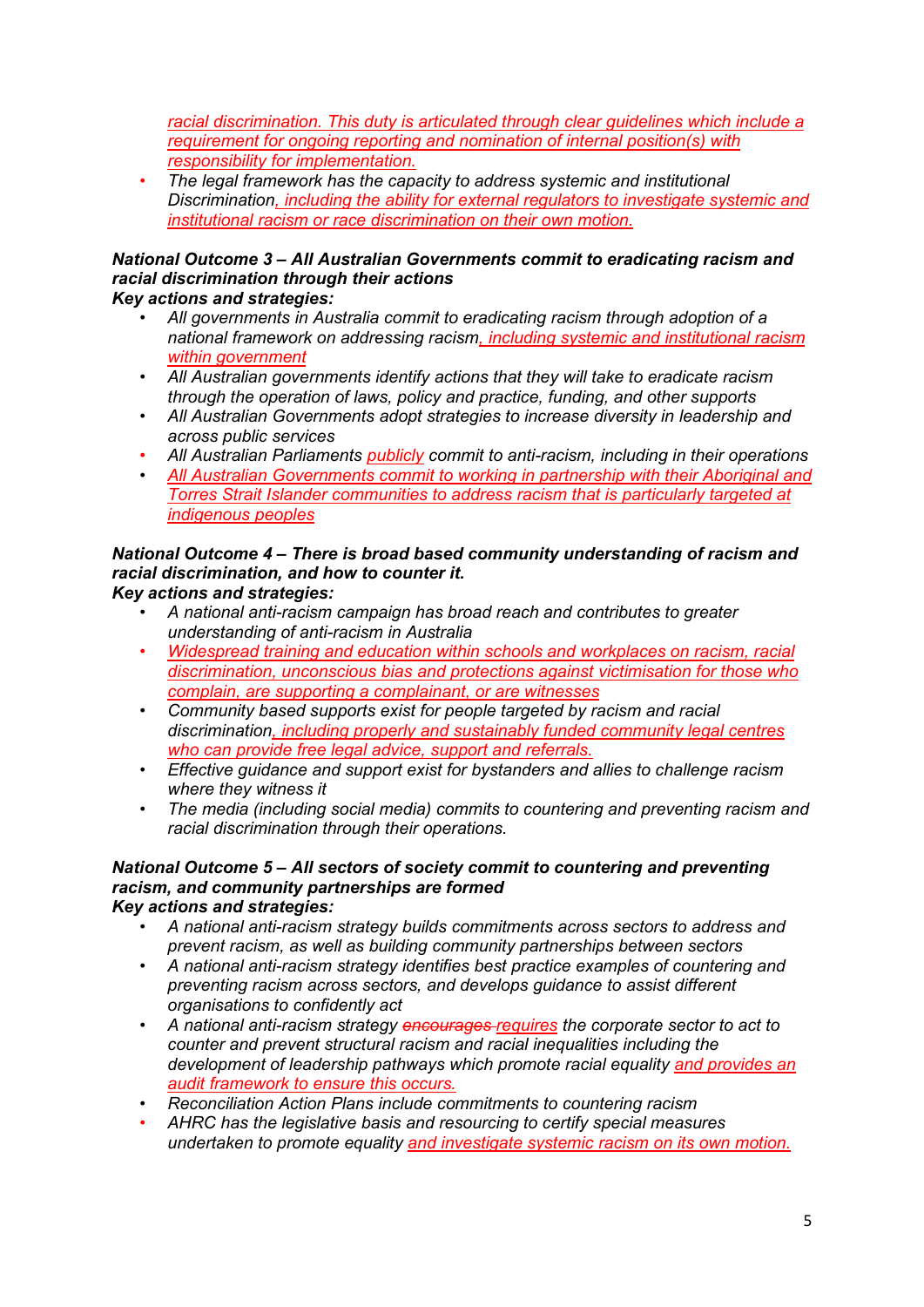# *National Outcome 6 – All sectors of society commit to ensuring communities vulnerable to racism and racial discrimination are adequately represented and have effective participation in all areas of public life.*

# *Key actions and strategies:*

- *Aboriginal and Torres Strait Islander and multicultural communities are central to the development of all policies, programs and strategies affecting them*
- *Support is provided for Aboriginal and Torres Strait Islander and culturally and linguistically diverse communities to ensure equal representation in areas linked to political, economic, social, and cultural rights*
- *Cultural rights, as defined at international law, are protected, promoted and upheld*
- *Multicultural and Indigenous communities are supported to grow their leadership*
- *Youth leadership programs ensure diverse representation of Aboriginal and Torres Strait Islander youth and youth from culturally and linguistically diverse communities*
- *Newly arrived migrants as well as new and emerging communities are supported to understand their rights (including workplace rights and the right to be free from discrimination and victimisation), including through ESL training and settlement services*
- *Capacity building initiatives support the capacity of Indigenous and multicultural communities to address racism and race hate.*

#### *National Outcome 7 – All Australian Governments commit to addressing racial inequality and adopt targeted and appropriate measures to address it Key actions and strategies:*

- *Data collection across all national frameworks is disaggregated by ethnicity to identify where there are unequal outcomes based on ethnic background or race.*
- *National frameworks prioritise actions to remedy these inequalities across all socioeconomic outcomes*
- *The discriminatory experiences of women from minority backgrounds including the systemic inequality they experience is recognised, with additional protections and support provided as appropriate*
- *Service provision is culturally competent*
- *Supporting inclusive education.*

# *National Outcome 8 – Measures to address racism, racial discrimination and racial inequality complement measures to strengthen multiculturalism, social inclusion, and Indigenous reconciliation.*

# *Key actions and strategies:*

- *Measures to address racism are embedded in approaches to promote multiculturalism and build social cohesion.*
- *Aboriginal and Torres Strait Islander peoples, and people from culturally and linguistically diverse communities have a central role in the co-design and prioritisation of actions within a multicultural agenda and in promoting social inclusion*
- *The voices, stories and histories of Indigenous peoples and diverse communities are central to policies on multiculturalism, reconciliation, and social inclusion.*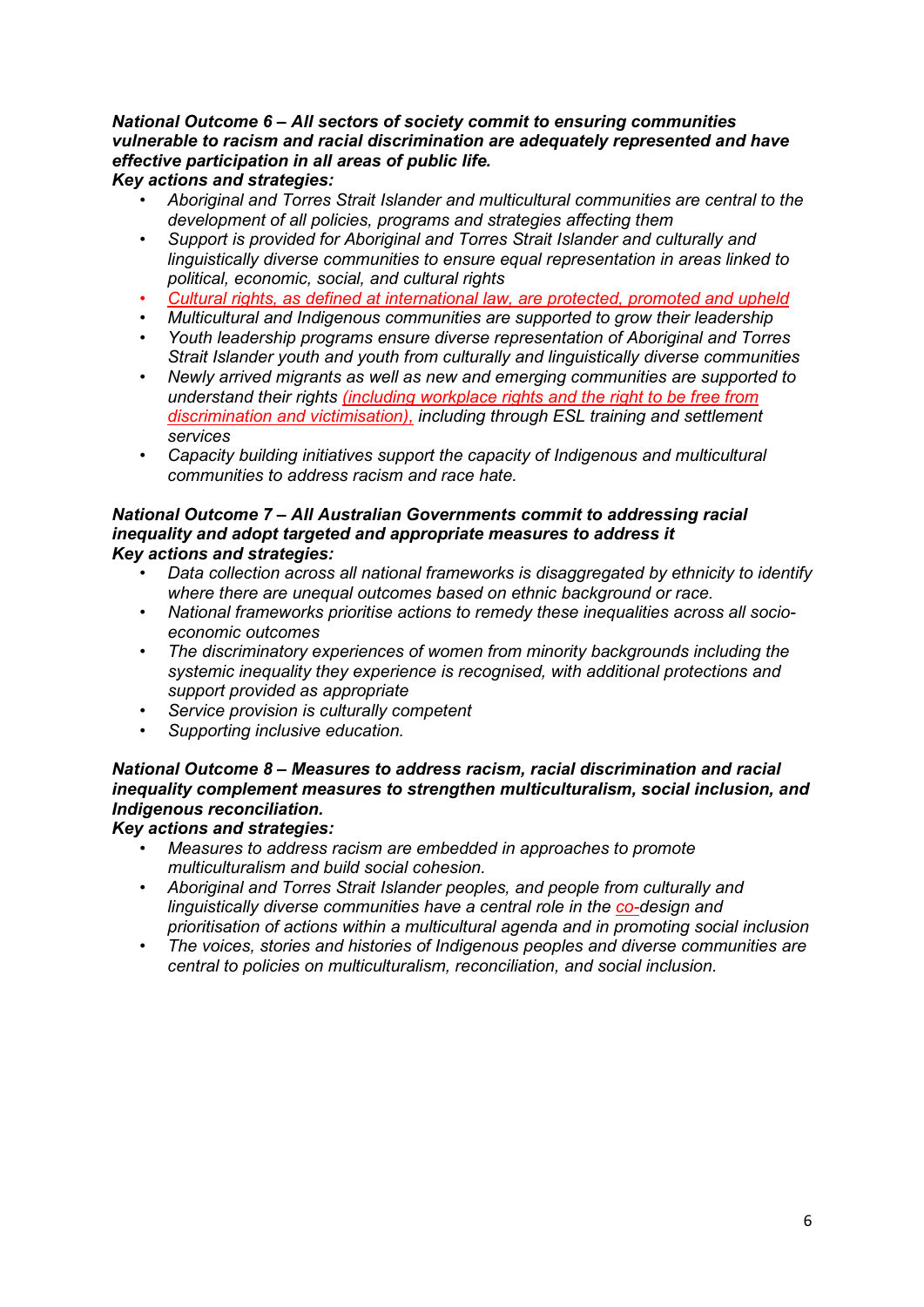# **WEstjustice**

Mr Josh Bull, MP and Ms Sheena Watt, MP Co-Chairs, Anti-Racism Taskforce

By email: [antiracism.taskforce@dffh.vic.gov.au](mailto:antiracism.taskforce@dffh.vic.gov.au)

13 January 2022

# **Victoria's Anti-racism Strategy – legal and justice sector consultation**

WEstjustice welcomes the opportunity to provide written feedback to the Victorian Anti-Racism Taskforce in relation to the development of Victoria's Anti-Racism Strategy (Strategy).

WEstjustice is a community legal centre servicing the Western suburbs of Melbourne. This encompasses six local government areas and a population of approximately 900,000 people.

Our community is one of the fastest growing areas in Australia and is highly diverse, comprising many newly arrived refugee and migrant communities, significant representation from Asia, Africa and the Pacific Islands, a growing Aboriginal and Torres Strait Islander community, and people of many faiths and no faith. It is also a community engaged in high levels of casual and low-income work and thus highly vulnerable to the adverse effects of the pandemic in 2020 and 2021.

We provide free legal advice, representation, education, community development, advocacy and policy across four impact areas: youth, employment and equality law, family violence and family law, and economic injustice. We work in partnership with our local communities to design and deliver services that are integrated into the places they already go.

WE stiustice believes in a fair and just society where the law and its processes do not discriminate against people from First Nations communities and migrant and refugee backgrounds at higher risk of social exclusion and poverty. We are strongly supportive of all measures that will be taken to eliminate structural and institutional racism, particularly in the justice and education systems and within the employment context.

We consider that the Strategy is an opportunity to:

- 1. acknowledge the existence of systemic and institutional racism (direct and indirect) and the impact it has on our community, particularly for Aboriginal and Torres Strait Islanders and newly arrived refugees and migrants
- 2. set expectations for the elimination of racism in all parts of society and arms of government in Victoria, and require clear statements from them that racism is unacceptable and will not be tolerated
- 3. develop a transparent accountability (outcomes based) framework for government and business that sets out the key drivers of racism to be identified and key life outcome indicators to be assessed, measured, publicly reported on, and remediated
- 4. promote changes to legislation and policy which put consideration and elimination of racism at the forefront of decision-making, particularly in the criminal justice sector
- 5. improve access to justice through anti-vilification legislative reform and equipping independent regulators to take proactive action to investigate and prosecute race discrimination, vilification and victimisation, and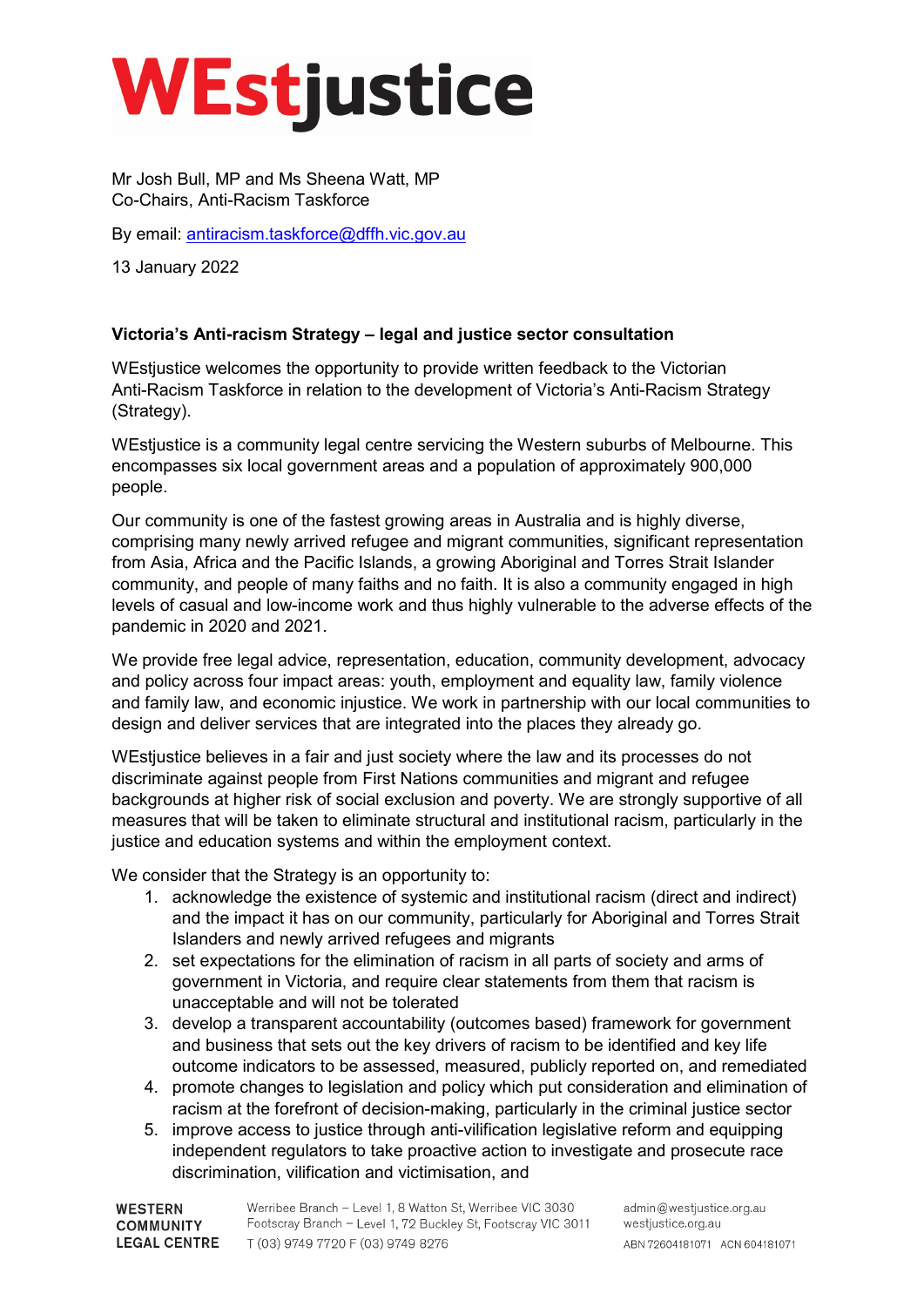6. prioritise community engagement, training, funding for community legal centres, and partnerships with community organisations to ensure there are clear pathways available for individuals to access support and legal advice.

We acknowledge that this will be a difficult, ongoing and large piece of work that requires buy in from all facets of the Victorian Government and a genuine commitment to firstly acknowledging that racism exists within the system and must be eliminated.

The approach being taken to address gender inequality and sexual harassment should be viewed as precedents for how a dedicated Anti-Racism Strategy and accountability framework can work in practice, relying on the positive duty in the *Equal Opportunity Act 2010* (Vic) to eliminate discrimination, sexual harassment and victimisation as far as reasonably practicable.

We have outlined below at Appendix A, a written summary of our feedback provided at the consultation held on 17 December 2021, with additional references and reports listed for further information.

In addition, we strongly recommend to the Taskforce the anti-racism report by Victoria University in partnership with Wyndham City Council – *[All in this together: A community-led](https://vuir.vu.edu.au/42075/1/Victoria%20University%20-%20VU%20Wyndham%20Anti-Racism%20Project_Report_V7_Final.pdf)  response to racism for the City of Wyndham* – and the Wyndham Roadmap which proposes a structure and pathway towards a local support service network to meet the needs of those experiencing racism. [1](#page-7-0)

We also recommend to the Taskforce the report from Monash University in partnership with the Harmony Alliance *[Migrant and refugee women in Australia: The safety and security](https://bridges.monash.edu/articles/report/_/14863872)  [study](https://bridges.monash.edu/articles/report/_/14863872)*, the first national study of migrant and refugee women focused on women's safety and security. The report explores issues relating to racism and victimisation and criminal justice, including attitudes towards police, procedural justice, trust and community engagement.*[2](#page-7-1)*

If the Taskforce would like more information about any WEstjustice projects or programs described below, or information about how we work closely with our community to co-design and deliver place-based free legal services, we would be more than happy to meet to discuss.

Please contact us by email at [jennifer@westjustice.org.au](mailto:jennifer@westjustice.org.au) or [anoushka@westjustice.org.au.](mailto:anoushka@westjustice.org.au)

Yours sincerely

**.** 

Jennifer Jones **Anoushka** Jeronimus Legal Director Legal Director Employment and Equality Law Youth Law

<span id="page-7-0"></span><sup>1</sup> Mario Peucker, Thomas Clark & Holly Claridge, *All in this together: A community-led response to racism for the City of Wyndham* (Victoria University, 2021) 58-61.

<span id="page-7-1"></span><sup>2</sup> Marie Segrave, Rebecca Wickes &Chloe Keel, *Migrant and refugee women in Australia: The safety and security study*  (Monash University, 2021) 45-57.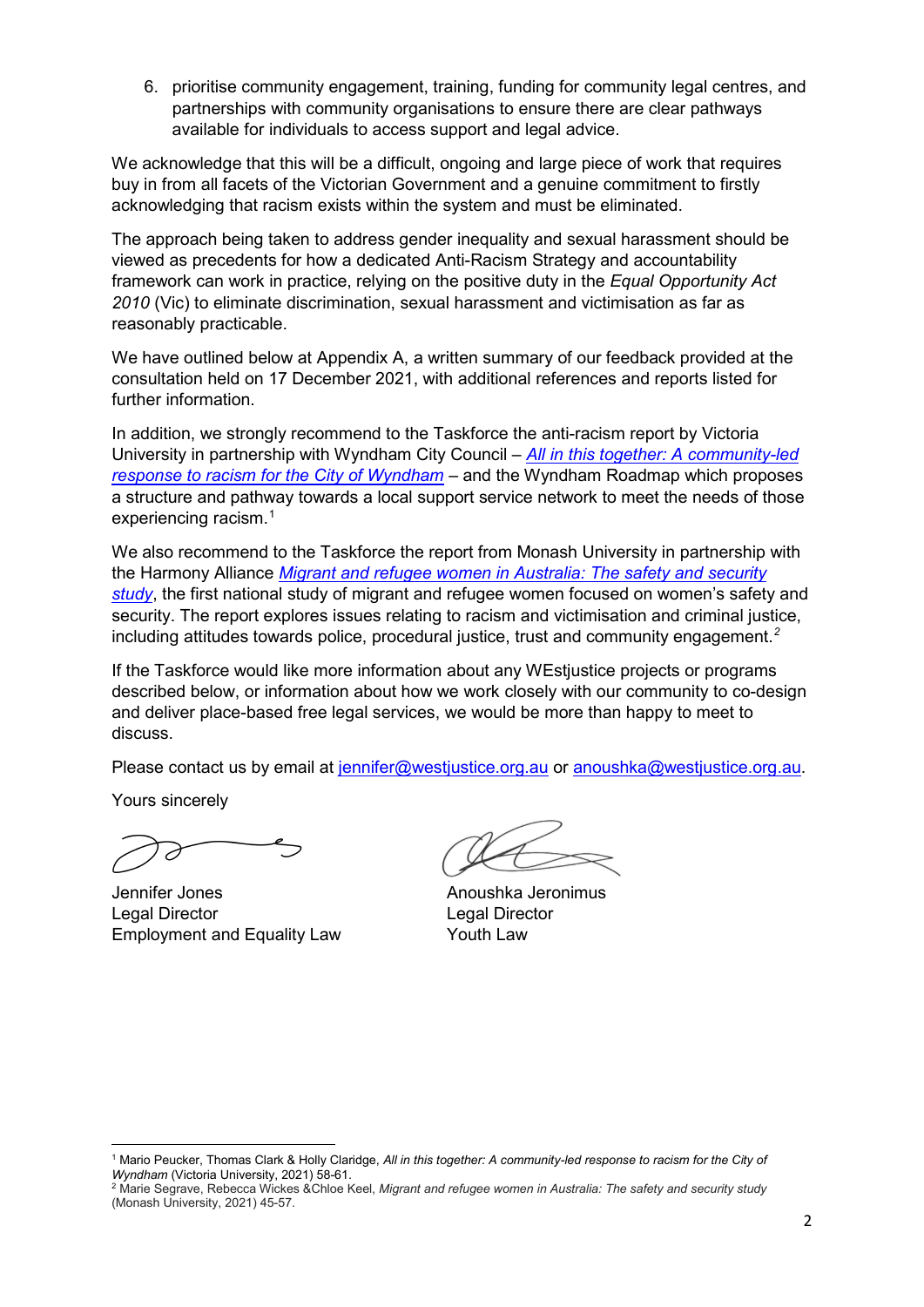# **APPENDIX A – SUMMARY OF CONSULTATION FEEDBACK**

## **1. Key policy issues and strategies**

Key policy, structural and systemic issues that underpin or reinforce racism and discrimination can be divided into three groups:

- Recognition and understanding of structural and systemic racism
- Sector specific concerns, particularly with pre-emptive and predictive policing, and
- Access to an effective and timely remedy under both civil and criminal law.

## **1.1. Recognition and understanding**

Within the justice sector,<sup>[3](#page-8-0)</sup> there is a lack of recognition of the existence of structural and systemic discrimination, as well as a lack of awareness of what constitutes racism and race discrimination and the harm that it can cause to the individual and their community. This may be due to lack of regular, formal, mandatory training on how to overcome unconscious bias or identify and address racism and bias within policy and decision-making as well as a failure to review long-standing systems and procedures that do not account for the needs of a diverse public and throw up ongoing language and cultural barriers.

The existence and harms of structural and systemic discrimination in relation to our Aboriginal and Torres Strait Islander communities has begun to be formally understood in the legal and justice sector and the need for a collectivist approach to eliminate it. However, we are yet to see this knowledge and acceptance expanded to include newly arrived migrants and those from refugee backgrounds (typically those from non-white and/or non-Christian countries).

It is important that the Strategy requires justice and legal sector decision-makers (including law enforcement) to publicly acknowledge the existence of all forms of racism and be accountable for taking proactive steps to address it within their systems, policies and processes. This means acknowledging and committing to a zero-tolerance approach to structural racism, racial vilification, as well as direct and indirect discrimination based on race.

### **1.2. Sector specific concerns**

There are specific criminal law concerns we wish to draw to the attention of the Taskforce, particularly relating to practices which appear on their face to be racially neutral but have a disproportionate impact on communities of colour. As detailed in our September 2021 *[Submission for the Inquiry into Victoria's Justice System,](https://www.westjustice.org.au/cms_uploads/docs/wj-cjs-submission-20.09.2021.pdf)* these concerns are:

- Overrepresentation of Aboriginal and Torres Strait Islander children and children from culturally and linguistically diverse backgrounds (CALD) in the youth justice system and out of home care, and particularly overrepresentation of children from the West metro region. For example, in 2020, more than a third of young people in custody were from culturally and linguistically diverse communities, with African-Australian youth making up a significant proportion of that number.<sup>[4](#page-8-1)</sup>
- The high numbers of youth, in particular Aboriginal and Torres Strait Islander youth and CALD youth, who are on remand and not released on bail, potentially as a result of a lack of awareness or consistency in police bail decision-making discretion at

<span id="page-8-0"></span> $\overline{a}$ <sup>3</sup> When we refer to the justice sector in this submission, we include agencies such as Victoria Police, the Courts and Courts Services Victoria, the Office of Public Prosecutions, Child Protection (Department of Families, Fairness and Housing), and Youth Justice and Corrections (Department of Justice and Community Safety).

<span id="page-8-1"></span><sup>4</sup> Angus Woodward and Anoushka Jeronimus, Submission 141 to Legislative Assembly Legal and Social Issues Committee, Parliament of Victoria, *Inquiry into Victoria's Criminal Justice System,* 20 September 2021, 4 ("*WJ Submission for the Inquiry into Victoria's Criminal Justice System"*), referring to 'How understanding one statistic became Dr Stephane Shepherd's life's work', *Life Matters* (ABC Radio National, 17 February 2021, 9.27am) <

[https://www.abc.net.au/radionational/programs/lifematters/how-understanding-one-statistic-became-stephane](https://www.abc.net.au/radionational/programs/lifematters/how-understanding-one-statistic-became-stephane-shepherd%E2%80%99s-life/13158830)[shepherd%E2%80%99s-life/13158830>](https://www.abc.net.au/radionational/programs/lifematters/how-understanding-one-statistic-became-stephane-shepherd%E2%80%99s-life/13158830)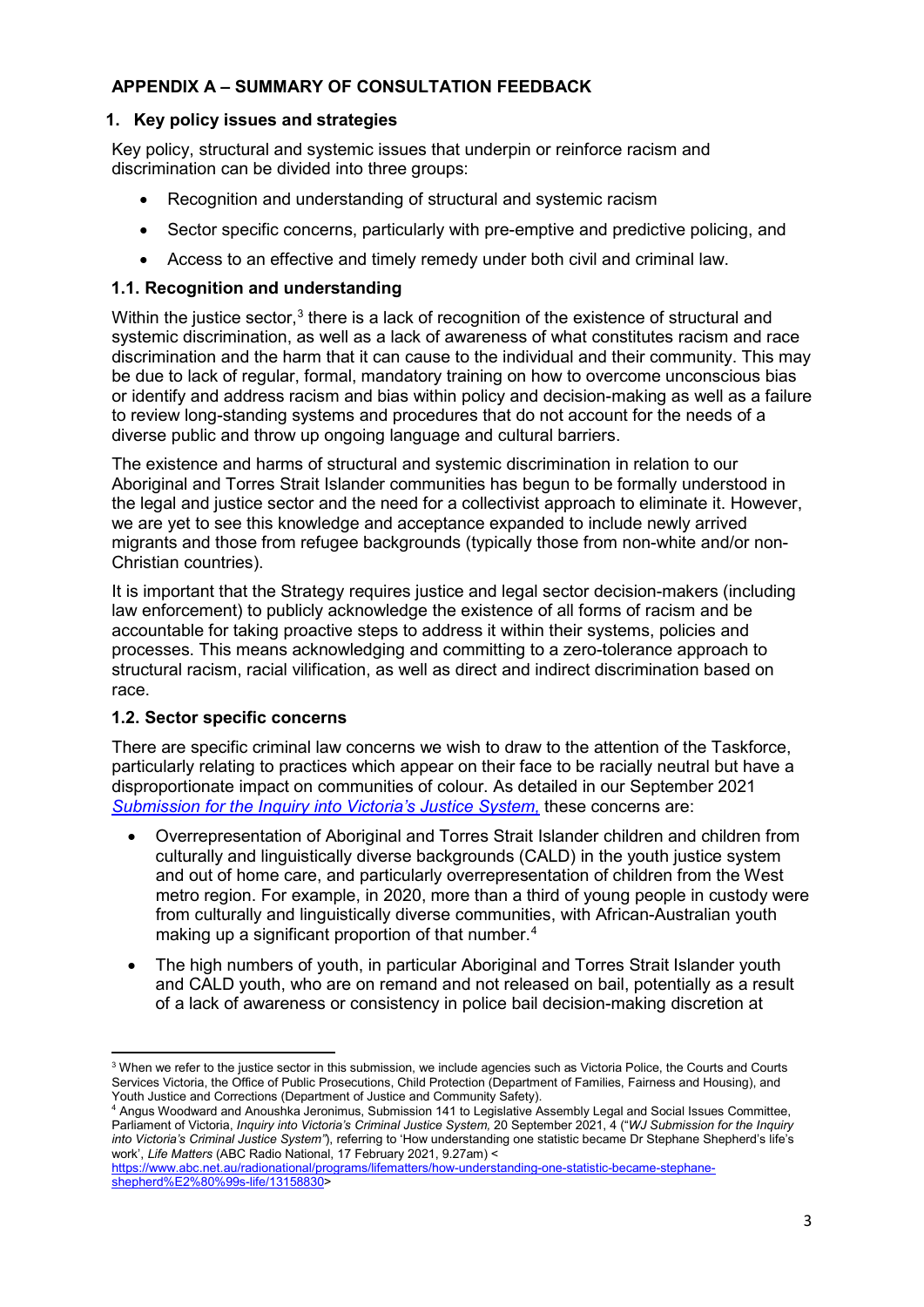station level.[5](#page-9-0) The *Children, Youth and Families Act 2005* (Vic) sets out a presumption of a child being released on summons, to avoid unnecessary remand.<sup>[6](#page-9-1)</sup> However, from our experience, this is not regularly adhered to by police.

- The use of proactive and predictive policing approaches to youth crime detection and offender management which:
	- $\circ$  can be adversely affected by unconscious bias and culturally unsafe practices
	- $\circ$  perpetuate biased and racialised policing by using historical data that may already be affected by racial profiling or data that does not accurately reflect criminal activity e.g. stop and search data where multicultural communities are already overrepresented
	- $\circ$  confuse young people about the role of police and whether they can be trusted and increases their contact with the criminal justice system instead of diverting away and out of it, and
	- $\circ$  can actually result in criminalising behaviour that could be dealt with in other ways e.g. meaningful psycho-social support for the young person and their family.
- Culturally incompetent and at times racist attitudes and bias within the police or judiciary, for example making broad statements about attributes or behaviours of certain ethnic groups (including racial stereotypes) during a hearing or sentencing.<sup>[7](#page-9-2)</sup>

WEstjustice understands that Victoria Police are in the process of finalising its Youth Policing Strategy at present. Systemic and structural discrimination must be specifically addressed in this strategy by making proactive changes to youth policing.

### **1.3. Effective remedy and response**

**.** 

Finally, a key issue that reinforces racism and prevents access to justice for victims of racism and racial discrimination is the lack of access to effective and timely remedies under civil or criminal law. Racism is well-known to be under-reported, meaning that people do not receive support for their experience, and they are unable to access any remedy or respond to the conduct.<sup>[8](#page-9-3)</sup>

If a person is subject to racial abuse, vilification, discrimination or victimisation, they are able to make a complaint directly to the body responsible or lodge a civil claim under the *Equal Opportunity Act 2010* (Vic) (EOA)*, Racial and Religious Tolerance Act 2001* (Vic) (RRTA) or bring a race discrimination or racial hatred claim in the federal jurisdiction under the *Racial Discrimination Act 1975* (Cth) (RDA)*.*

However, a person's ability to make an effective complaint relies on their ability to understand the legal tests, self-advocate or find a lawyer to assist, and have the resilience to deal with a complex and lengthy dispute resolution and/or litigation process. Problems with this system of individualised responses to systemic racism include:

- The absence of an authorising environment to be able to raise examples of racism safely directly to an organisation – both for those experiencing it, those advocating for them, or staff members or bystanders/witnesses. For example, lack of complaints policies or procedures, or failure to engage with the complaint or take it seriously.
- Many people are unaware of their rights to bring a complaint and do not know who can assist them or are afraid of seeking help from a lawyer; this is particularly true of newly arrived refugees and migrants, as well as young people. [9](#page-9-4) Conversely there is a chronic

<span id="page-9-1"></span>Australian Institute of Health and Welfare, *Youth Justice in Australia 2019–20* (Report, Cat. no: JUV 134, 2021) 18-22.

<span id="page-9-0"></span><sup>5</sup> Australian Institute of Health and Welfare, *Youth justice in Australia 2019-20 - Victoria Fact Sheet,* < [https://www.aihw.gov.au/reports/juv/134/youth-justice-in-australia-2019-20/contents/state-and-territory-fact-sheets/victoria>](https://www.aihw.gov.au/reports/juv/134/youth-justice-in-australia-2019-20/contents/state-and-territory-fact-sheets/victoria);

<span id="page-9-2"></span><sup>7</sup> WJ Submission for the Inquiry into Victoria's Justice System (n 4) 19-20, referring to Peucker, Clark & Claridge (n 1) 32,34,36. <sup>8</sup> Peucker, Clark & Claridge (n 1) 37-40.

<span id="page-9-4"></span><span id="page-9-3"></span><sup>9</sup> Francesca Lai, *Ignorance is Not Bliss: Report of the Youth Employment Justice Project* (WEstjustice Community Legal Centre, September 2021) 59-60, 82, 86-87.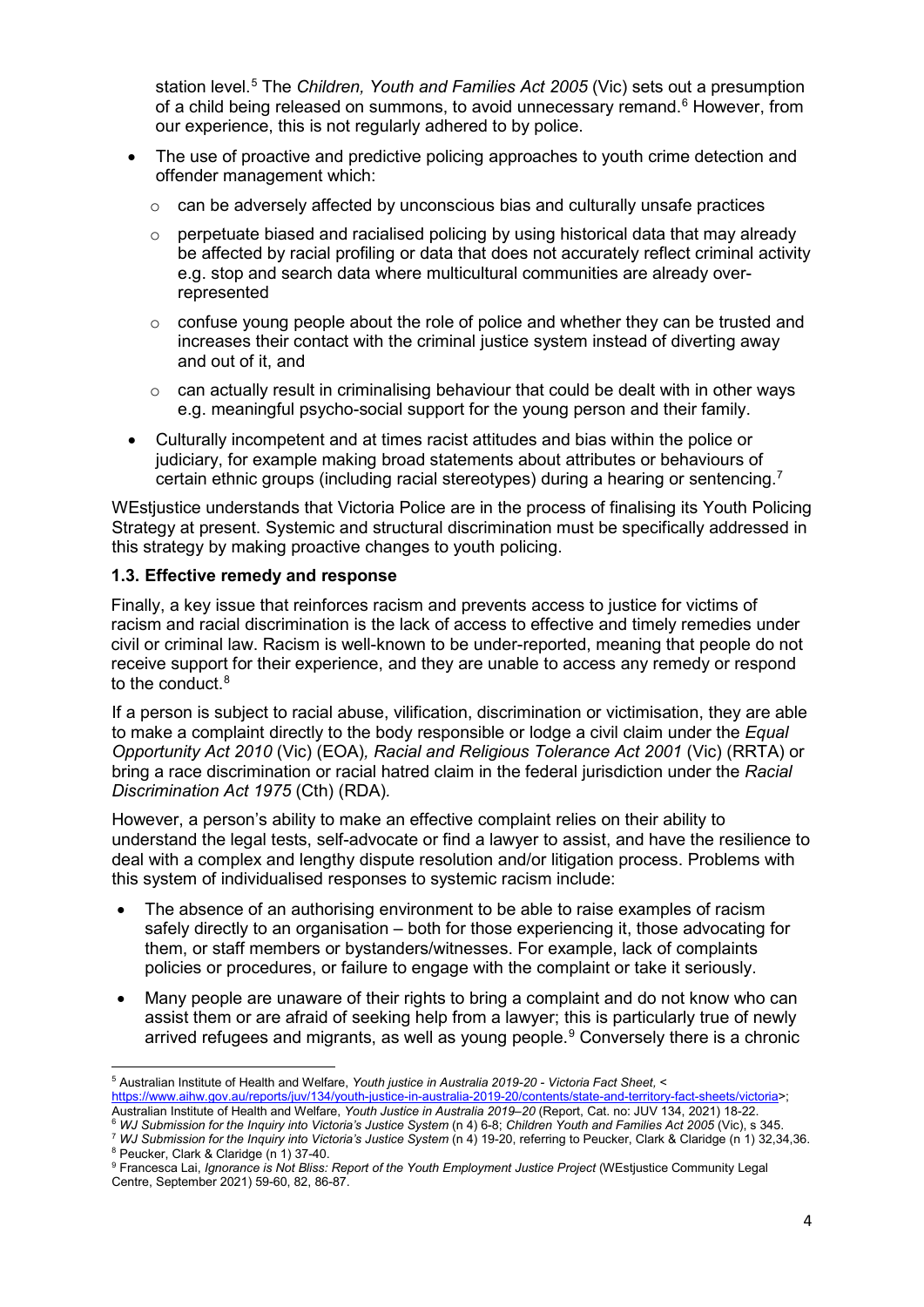lack of sustainable resourcing for those organisations (such as community legal centres) to properly assist those individuals to make a complaint.

- A reluctance to take any action because individuals believe they cannot prove their case, they are afraid of legal processes and authority, or they experience deep pain in reliving traumatic events. Many suffer psychological injury as a result of racism or discrimination, and this can often prevent them from seeking legal assistance too.<sup>[10](#page-10-0)</sup>
- The legal tests for racial discrimination under the EOA and RDA require the conduct to have taken place in an area of public life (such as employment, provision of goods and services, education). The onus is on the victim to prove the conduct of the perpetrator was unlawful, which can often be difficult.
- Public conduct un-related to an area of public life, including between private citizens, could be caught by Victorian anti-vilification laws or the racial hatred provisions of the RDA. Again, the legal tests are complex and difficult to prove. For example, racial vilification under the RRTA is defined as "conduct that incites hatred against, serious contempt for, or revulsion or severe ridicule of, another person or class of persons" that is undertaken on the ground of race.<sup>[11](#page-10-1)</sup> In this sense, the focus is on the impact the conduct has on *other* people, not the victim.
- Civil claims are usually focussed on remedying the harm or loss to the individual. Where a person achieves financial settlement rather than proceeding to final hearing, this could be subject to a non-disclosure agreement so they cannot share their experiences and doesn't often lead to systemic change within an organisation unless this is explicitly negotiated as part of settlement (such as changes to policy or training).
- Fear of retaliation is a key reason why many people do not complain about racism, whether they are experiencing it or witnessing it. The EOA, RRTA and RDA provide protections from victimisation, but these are not often utilised or well-known. There needs to be greater awareness and enforcement of these protections to encourage cultural change and proactive anti-racist behaviours from bystanders or whistle-blowers who call out racist conduct.

Unlike some other jurisdictions outside Australia, there is no independent regulator with powers to investigate all forms of racism, racial discrimination or vilification on its own motion. The Victorian Equal Opportunity and Human Rights Commission's (VEOHRC) has limited investigation powers to investigate systemic discrimination that cannot be resolved via dispute resolution.[12](#page-10-2) VEOHRC does not have the power to compel the provision of evidence or enforce outcomes of the investigation, nor does it have the power to assist a complainant with their claim or bring it on their behalf.

A strong independent regulator with powers to investigate and enforce outcomes would be a huge improvement to the civil protections against race discrimination, vilification and victimisation and improve access to justice for multicultural communities experiencing racism.

Finally, a person cannot rely on Victoria Police to prosecute racial vilification as a criminal offence. Serious racial vilification is an offence under the RRTA, punishable by a penalty of up to \$10,904.40 and/or six months imprisonment for an individual, or \$54,522 for a corporation.[13](#page-10-3) However there have only been two successful criminal prosecutions under RRTA in twenty years.<sup>[14](#page-10-4)</sup>

**.** 

<span id="page-10-0"></span><sup>10</sup> Ibid 81-84; Catherine Hemingway, *Not Just Work – WEstjustice Employment Law Project Final Report* (WEstjustice Community Legal Centre, 2016) 211; Liz Morgan, Tarni Perkal and Catherine Hemingway, Submission No. 119 to Parliament of Australia Senate Select Committee, *Temporary Migration,* 30 July 2020, 57-58; Peucker, Clark & Claridge, (n 1) 41, 43-49.

<span id="page-10-1"></span><sup>11</sup> *Racial and Religious Tolerance Act 2001* (Vic) s 7(1).

<span id="page-10-2"></span><sup>12</sup> *Equal Opportunity Act 2010* (Vic) pt 9.

<sup>13</sup> *Racial and Religious Tolerance Act 2001* (Vic) s 24.

<span id="page-10-4"></span><span id="page-10-3"></span><sup>14</sup> Legislative Assembly Legal and Social Issues Committee, Parliament of Victoria, *Inquiry into anti-vilification protections*  (March 2021) 150.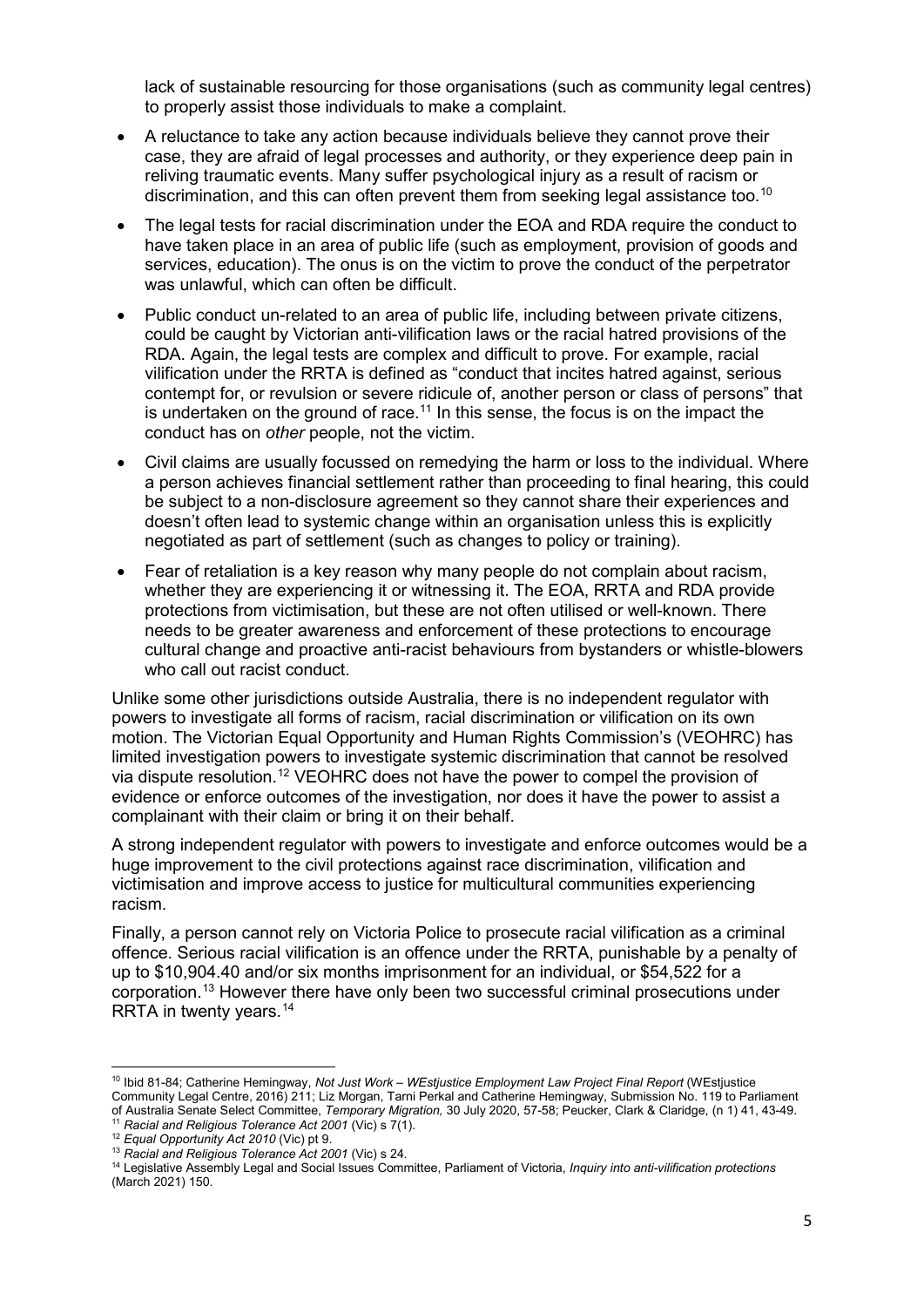In 2021 the Parliament of Victoria conducted an inquiry into racial and religious vilification and found barriers to effective policing and prosecution of racial vilification included the need to obtain consent from the Director of Public Prosecutions before initiating a prosecution, limited awareness and understanding of the RRTA by Victoria Police, the complexity and high threshold of the offences, and the use of alternative criminal offences such as assault under the *Crimes Act 1958* (Vic) or threatening behaviour under the *Summary Offences Act*  1966 (Vic).<sup>[15](#page-11-0)</sup> These barriers need to be removed in line with the findings of the Inquiry before the criminal law is effectively protecting victims of racial hatred, vilification and abuse.

More information on the concerns regarding barriers to making racial discrimination complaints, in the context of refugee and migrant workers and young multicultural workers, can be found in the following WEstjustice submissions and publications:

- *[Ignorance is NOT Bliss: Report of the Youth Employment Justice Project](https://www.westjustice.org.au/cms_uploads/docs/youth_employment_project_final.pdf)* (2021) pp58, 68, 73
- *[Not Just Work: WEstjustice Employment Law Project Final Report](https://www.westjustice.org.au/cms_uploads/docs/westjustice-not-just-work-report-part-2-(1).pdf)* Part 2 (2016), pp211-215, and
- *[Submission to the Senate Select Committee on Temporary Migration](https://www.westjustice.org.au/cms_uploads/docs/200730-wj-smls-jw-submission-temporary-migration-final.pdf)* (2020), made jointly with South-East Monash Legal Service and JobWatch, pp57-59.

## **2. Addressing key policy issues in the Anti-Racism Strategy**

To address issues relating to recognition and understanding of racism, we recommend the following measures should be considered:

- All government agencies required to publicly commit to a clear, rights-based anti-racism statement adopting zero tolerance of all forms of racism, which would be required to be practically implemented within the organisations through proactive auditing, monitoring and evaluation.<sup>16</sup>
- A whole of government outcomes framework which guides the implementation of the Strategy. This must include the development of key indicators which can be used to undertake proactive audits to identify all forms of racism and race discrimination in the organisation with measures and targets that must be met and publicly reported on.
	- The measures need to be able to align with and speak to other diversity and inclusion obligations and strategies, to ensure consistent data collection and proper integration within the organisation and reduce duplication of reporting.
	- $\circ$  There could potentially be an accreditation process like the Rainbow Tick, to incentivise a "gold star" anti-racism standard.
	- o Section 152 of the EOA provides for the preparation of equal opportunity action plans, to improve compliance with the Act. This section is under-utilised and could be relied on in the Strategy as an existing tool to audit, assess, measure, publicly report, and remediate issues relating to systemic and institutional racism.
	- $\circ$  Examples of existing data collection and public reporting of anti-discrimination and equality issues can be seen in the [mandatory compliance reporting](https://www.wgea.gov.au/what-we-do/reporting) for relevant employers under the *Workplace Gender Equality Act 2012* (Cth) (with publication of non-compliant organisations) and the requirement for public sector bodies, universities and local councils to undertake [workplace gender audits,](https://www.genderequalitycommission.vic.gov.au/workplace-gender-auditing) develop [Gender Equality Action Plans,](https://www.genderequalitycommission.vic.gov.au/gender-equality-action-plans) complete [gender impact assessments](https://www.genderequalitycommission.vic.gov.au/gender-impact-assessments) and publicly report on their progress, under the *Gender Equality Act 2020* (Vic).

<sup>&</sup>lt;u>.</u> <sup>15</sup> Ibid 156, 167-169.

<span id="page-11-1"></span><span id="page-11-0"></span><sup>&</sup>lt;sup>16</sup> See e,g, the Australian Parliamentary Joint Committee on Human Rights, in its 2017 Inquiry into Freedom of Speech in Australia, which proposed that 'leaders of the Australian community and politicians exercise their freedom of speech to identify and condemn racially hateful and discriminatory speech where it occurs in public'. Parliamentary Joint Committee on Human Rights, Parliament of Australia, *Inquiry report: Freedom of speech in Australia: Inquiry into the operation of Part IIA of the Racial Discrimination Act 1975 (Cth) and related procedures under the Australian Human Rights Commission Act 1986 (Cth*) (February 2017) 49.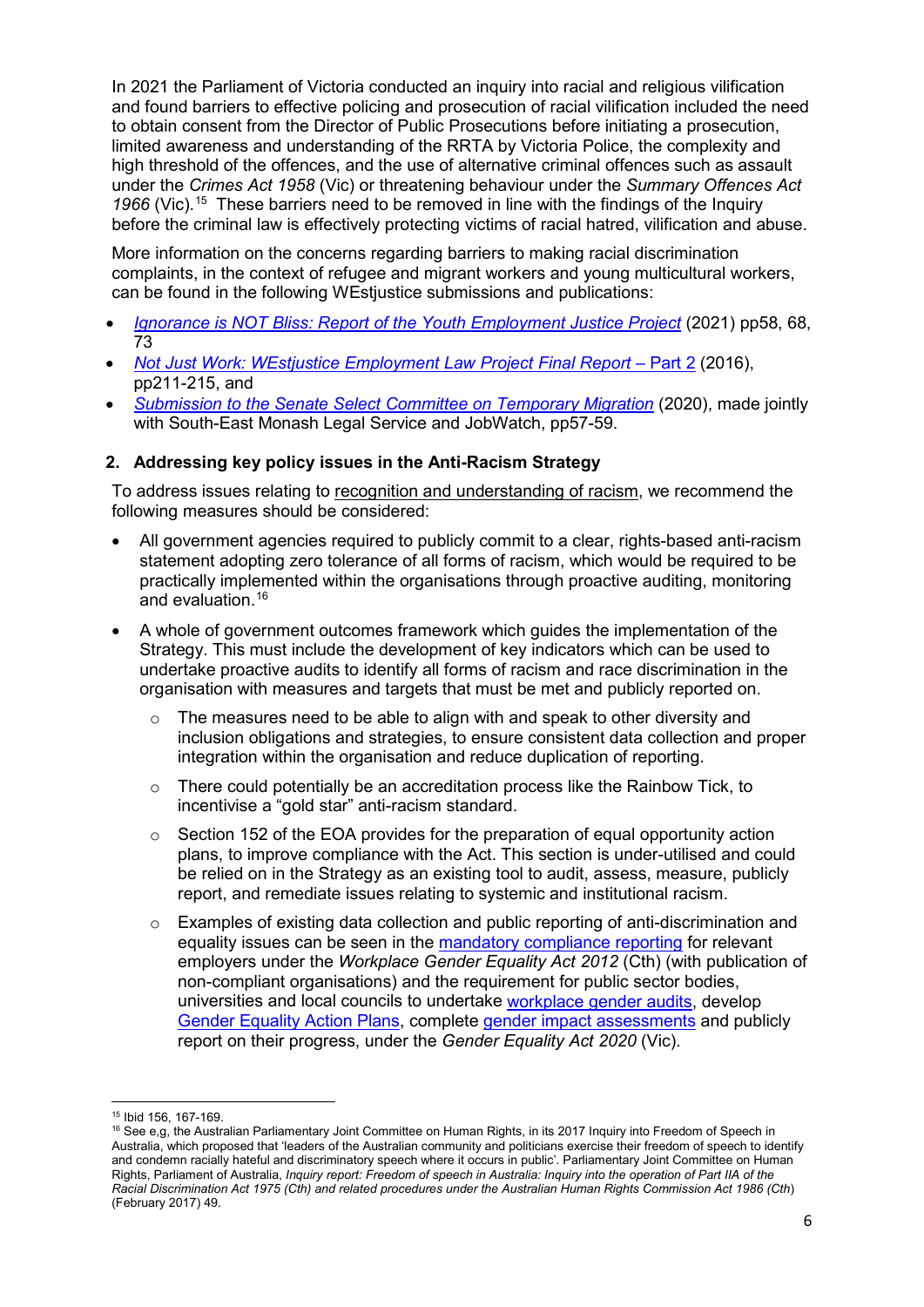- Indicators should consider social/life outcomes for victims (i.e. quality of life, feelings of safety, confidence in understanding rights and making complaints), as well as institutional measures such as recruitment targets, cultural safety and responsiveness measures, anti-discrimination and anti-bias training, changes in policy and procedure (including audits of how those policies and procedures enable or reduce structural or systemic racism), and supply chain / procurement issues.
- Promotion of the positive duty in the EOA as a key existing obligation that requires organisations in the justice sector (and beyond) to eliminate racism as far as reasonably practicable. This should include development by VEOHRC of a statutory guideline under s 148 of the EOA on racism and the positive duty, similar to the recent *[Guideline:](https://www.humanrights.vic.gov.au/resources/sexual-harassment-guideline/)  [Preventing and responding to workplace sexual harassment -](https://www.humanrights.vic.gov.au/resources/sexual-harassment-guideline/) Complying with the Equal [Opportunity Act 2010](https://www.humanrights.vic.gov.au/resources/sexual-harassment-guideline/)* (August 2020)*.*

In order to address systemic issues within the criminal justice system for multicultural youth, we refer and re-state our recommendations made in our submission to the *[Inquiry into](https://www.westjustice.org.au/cms_uploads/docs/wj-cjs-submission-20.09.2021.pdf)  [Victoria's Justice System](https://www.westjustice.org.au/cms_uploads/docs/wj-cjs-submission-20.09.2021.pdf)*.

In addition, there is a need for legislative or policy change in relation to justice sector decision-making, to acknowledge the existence of structural discrimination of first nations and non-white non-Christian minority ethnic groups and consider the impact of structural discrimination on them. It should apply to decisions under the *Bail Act 1977* (Vic), *Sentencing Act 1991* (Vic), the Victoria Police Manual and decisions made by the Director of Public Prosecutions.

This requirement should be similar to, or align with (where applicable), the obligation under s 38 of the *Charter of Human Rights and Responsibilities Act 2006* (Vic) for all Victorian public authorities to give proper consideration to human rights in any decision-making and not act incompatibly with human rights.

To address issues with access to an effective remedy and response, we recommend steps be taken to improve the legislative protections against racism and allow for a focus to be taken away from individual enforcement of rights to proactive enforcement by external regulators:

- VEOHRC's powers of investigation should be enhanced to allow for better enforcement of systemic breaches of the EOA and RRTA, without requiring an individual complainant to take action. Enhancement of powers would include reducing the high threshold for commencing and investigation, and introducing powers to compel evidence and issue compliance notices. This would promote systemic remedies such as workplace training, policy development and compliance audits.
- VEOHRC could also be given power to provide advice and direct support to complainants, like the Office of Human Rights Proceedings in New Zealand or the British Equality and Human Rights Commission, and the ability to bring a prosecution of a complaint of discrimination, like the Fair Work Ombudsman can in relation to matters such as under-payments and general protections.
- WorkSafe should be given the mandate to deal with racism in the workplace as a risk to workers' wellbeing and mental health, in the same way that sexual harassment is now being treated.
- The government should implement the recommendations from the Victorian Inquiry into Anti-Vilification laws.

#### **3.** *Immediate opportunities to reduce racism and discrimination over the next five years*

In addition to the recommendations above. WEstiustice strongly believes that education and empowerment of multicultural communities assists against racism and discrimination.